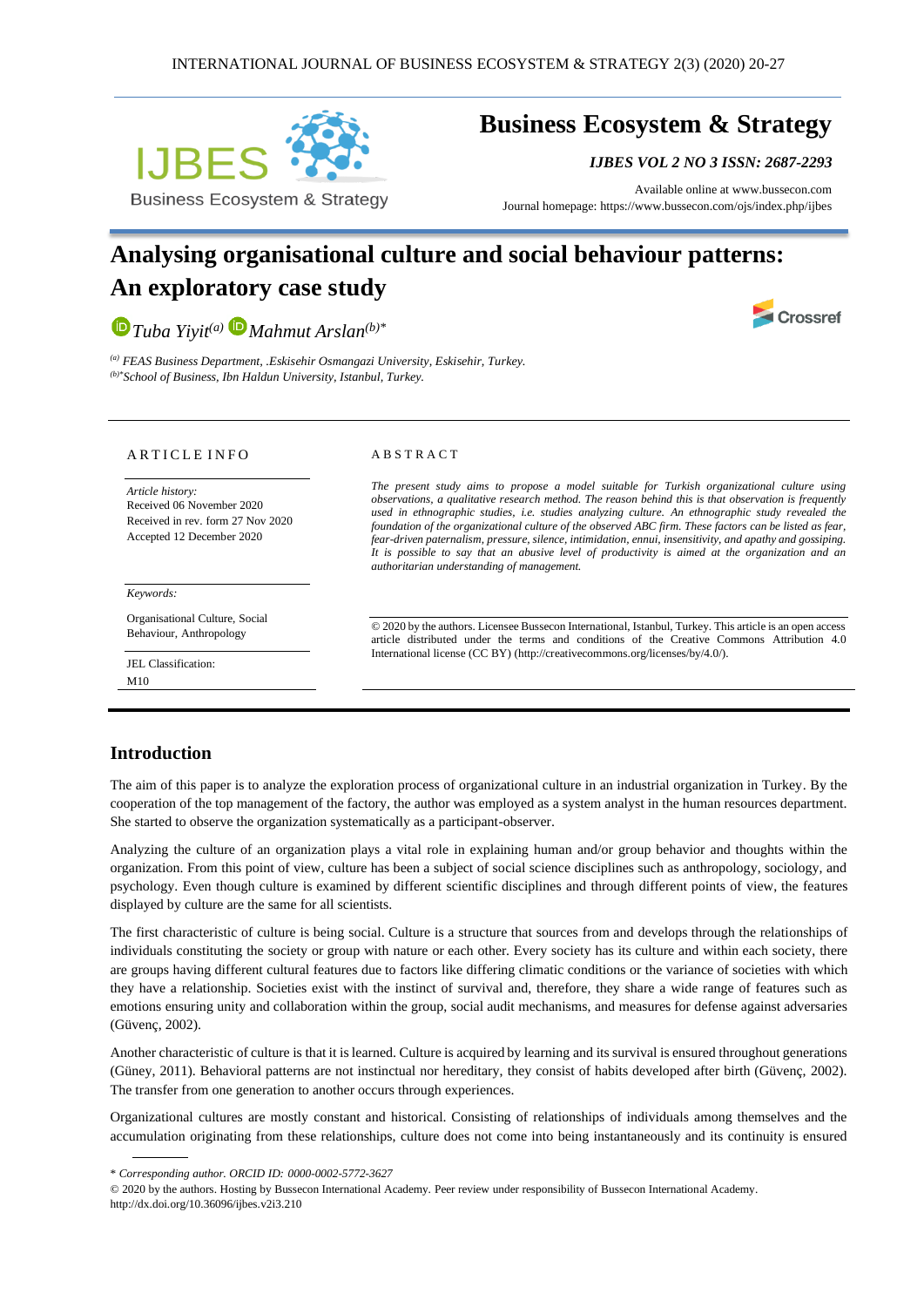through intergenerational transfer. Human beings are the only living creatures who are capable of transferring their knowledge, skills, and behavior to their offsprings. It is the most crucial feature underlying the continuity and historicity of culture (Güvenç, 2002). Here, the term "historicity" means that culture has a past because it is transferred throughout generations via oral and written language, the greatest medium for cultural transfer.

While culture is transferred from one generation to another, every new concept, event, condition as well as each new culture encountered bring about innovation and change. An analysis of history shows that many factors such as wars, economic crises, migratory flows, and developments in technology caused cultures to change in time. From this point of view, it is possible to state that culture is both a mark of distinction for societies and a dynamic structure (Tezcan, 2008). Furthermore, culture is transferred throughout generations using symbols, giving it a symbolic aspect. These characteristics of social culture are mostly observed at the organizational level as well.

Cultures are systems of rules and they meet needs. Groups or societies transfer rules such as the ways to behave and act in the face of a situation or event to individuals through values and assumptions. Each individual within the society in question acts instinctively in accordance with the cultural rules to be obeyed. In today's business world, only the organizations that integrate employees with the company can gain a competitive advantage by adapting faster to ambient changes and differentiating themselves from competitors owing to their strong culture (Brown, 1998). A control mechanism based on organizational values and norms increases the willingness of members to succeed as well as their motivation for conducting activities (Deal & Kennedy, 2000) while preventing potential conflicts within the organization (Eren, 2001). These features make organizational culture an even more significant element for organizations.

There are many classifications regarding organizational culture in academic literature. Certain classifications differentiate strong and weak cultures or separate general culture from subcultures while others are based on organization-specific factors such as the environment, risk-taking level, and management structure. As it is known, each subculture consists of values from the general or societal culture in which it is included. The best examples of this are given in the studies of researchers on societal culture such as Hofstede (1990) and Ouchi(1989). The organizations examined in these studies reflect every aspect of their respective national cultures. The results of the studies show cultural differences particularly between Asia and the Americas.

One of the key points to be mentioned regarding culture is that organizational culture cannot be analyzed separately from societal culture. Studies concerning culture demonstrate that a societal culture or an organizational culture forms its unique values and norms influenced by its geographical position, land features, climatic conditions, neighboring countries, and relationships with these countries. These values and norms, in turn, direct interpersonal relationships, ways of working, perceptions of time, and even decision-making behaviors.

It is possible to state that national cultural structures cannot be separated from the past of the said country and that they will bear the traces of past events since culture cannot be altered in the short term. Especially for a country with strong roots like Turkey, it is observed that while cultural changes occur at a slow pace, existing values and norms undergo minor changes for adapting to each novelty and they are hard to alter profoundly. It is important to determine the positions and origins of differences, particularly cultural ones, in order to reveal the Turkish cultural structure. In this case, studies conducted in the United States or the Far East will not correspond one-to-one with Turkish culture and, therefore, the structures of Turkish organizational culture.

In societies, a wide range of factors such as family structures, ways of childrearing, political systems, regimes they were governed under throughout history, environmental circumstances, and conditions of the physical and political periphery influence societal culture and organizational culture. For instance, the past of Turkish society makes the culture adapt values such as compassion, nonreaction unless it is necessary to react, sensitivity, understanding, a collectivist structure, and austerity. These features of the societal culture have paved the way for organizational characteristics such as loyalty, external locus of control, and foregrounding organizational interests over self-interests. In conclusion, indicating which features of a given organization are suitable for a model in the literature is not suitable for defining organizational culture and will only lead to the overlooking or disregard of elements unique to Turkish organizational culture.

The context of Turkey, a transition point between East and West comprised of regions with varying cultural motifs and different cultural characteristics, is problematic while classifying cultural structures aimed to be revealed. Researchers dealing with organizational culture usually opt for the organizational culture model within other models in the literature that they prefer the most. Then, they define and model culture by explaining cultural elements that are inharmonious with the preferred model or their differential aspects. Thus, the definition is based on existing models rather than the Turkish culture model, and the reflection of Turkish culture on organizations as well as its features are not put forward clearly.

## **A Critical Assessment**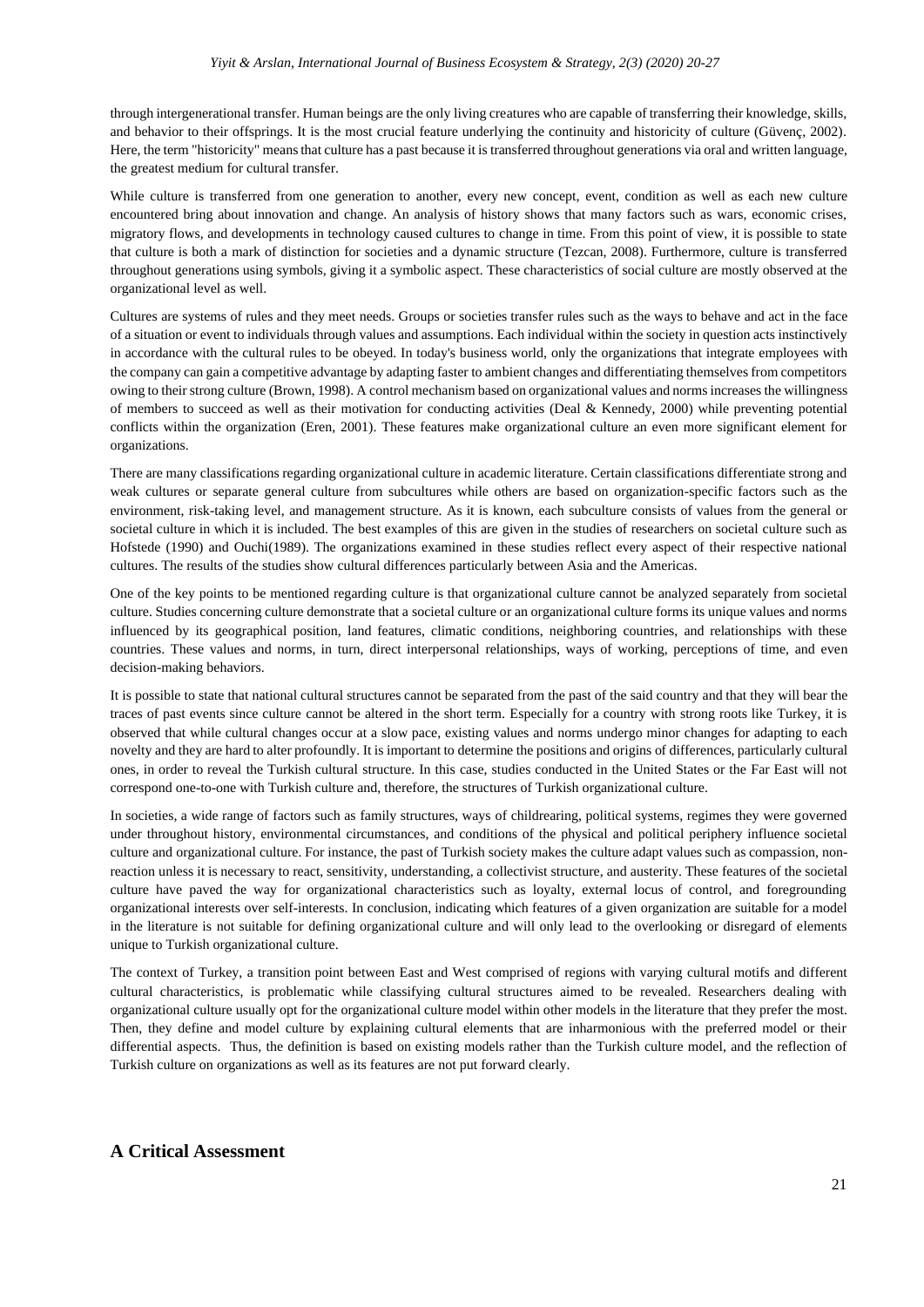Defining organizational culture, a sub-element of societal culture is not possible only using applications based on certain scales measuring the state of the organization in a given time without knowing about concepts such as the mental structures of individuals, their relationships, factors constituting the physical and psychological structure within the organization and the extent to which societal culture is reflected upon the organization. This is because mutual relationships between organizations and their environment and members change and evolve continuously. In this holistic structure, elements with non-linear and mutual relationships bring about new phenomena and relationships. Organizational systems that are constantly changing and renewing themselves cannot be measured with instantaneous data on any given phenomenon or questions posed cannot be confirmed nor falsified in this environment.

Upon examining studies on culture, one can see that anthropological studies aimed at seeing and showing how people adapt to different conditions since the very beginning, how these ways of adaptations change and evolve and how various global events transform these adaptations are commonplace. Fundamental studies within the scope of anthropology, sociology, and other social sciences dealing with culture show that societal culture and organizational culture have hard-to-reach characteristics with deep roots. Therefore, the researcher needs to spend a lot of time to reveal each detail so that they can analyze organizational culture.

The present study aims to propose a model suitable for Turkish organizational culture using observations, a qualitative research method. The reason behind this is that observation is frequently used in ethnographic studies, i.e. studies analyzing culture. Laying the foundations for anthropology analyzing culture and social behavioral patterns shown by people in certain cultural environments as well as how they are perceived and how people adapt to these patterns, ethnographic studies prescribe the presence of the researcher in the area and direct observations regarding the subject of the study (Yıldırım & Şimşek, 2013). Prominent figures from the field of cultural anthropology like Bronislaw Malinowski and Margaret Mead took the first steps of participant observation and used it in ethnographic studies. To study a primitive tribe on the Trobriand Islands, Bronislaw Malinowski lived on the island for many years (1999). In his `Primitive Society`, based on his research on the tribe, the author discussed the importance of making observations from within while examining societies and cultures in ethnographic studies. Malinowski indicates that misjudgment is inevitable if legal, moral, economic, and religious principles and codes developed by the society are interpreted based on the researcher's values (1999). Moreover, he also mentions the significance of the researcher's ability to make interpretations from the point of view of the society in question by spending a long time in the context of these structures forming the culture of the group or society examined in the study (Malinowski, 1999).

Clifford Geertz (2011), another important figure in anthropology, lived in both countries in which he conducted his research, studied vigorously with Indonesian and Moroccan students to acquire a good command of the national languages, and tried to maintain contact with the students at these countries to integrate into the society; his actions underline the significance of both field research and observation for ethnographic studies.

Considering all these reasons, unlike other studies on organizational culture in the Turkish academic literature, participant observation, a qualitative analysis method, was preferred in the study since the subject of the research is organizational culture, which cannot be separated from societal culture, and as anthropological methods cannot be disregarded while analyzing organizational culture. The data collected by observation surely are more effective in terms of understanding the values, beliefs, and assumptions of every individual within the organization and are stronger tools for describing the characteristics of Turkish organizational culture. Defining the features of Turkish organizational culture in a clear-cut manner will provide a starting for other researchers who will conduct studies on organizational culture. This asserts how crucial the present study is.

Another problem of the literature is that since culture models are mostly made in the Americas or Asia, organizational culture models and typologies proposed in such studies reflect exclusively Western or Eastern cultures. Turkey, positioned as a bridge between Western and Eastern cultures, and Turkish organizational culture, displaying features from both cultures, distinguish itself from all these organizational culture models in the literature and does not correspond directly with these models due to its distinctive features like paternalism, fatalism, religious tolerance, and obedience. The literature review showed that the research studies conducted in Turkey mostly focus on identifying the dominant characteristics of the culture, explaining the relationships between cultural characteristics and organizational factors, and defining the features of the local organizational culture while attempting to explain the cultures of the organizations examined in the said studies by means of organizational culture models recognized by the academic literature. Scales used in the studies were mostly proposed by the scientist creating the model in the first place and the results were tried to be correlated with the structures of the model in question. These models attempted to be used as a mold in which a Turkish organization is to be placed were consistent with the ongoing structure with some of their aspects; however, there are many deficits and questions, leading to the inability of clearly presenting the studied culture forming the basis of the studies.

Based on this point of view, the objective of the present study is to research the validity of the culture models in the literature in Turkey as well as the aspects of Turkish organizational culture distancing it from existing models and to propose a model that is suitable for Turkish organizational structure.

The process of theory development in qualitative research consists of a series of consequent operations. One of the most crucial steps of this process is sample selection. In sample selection, variables preferred are smaller in scale when compared with quantitative research studies due to various factors such as the lack of experienced and well-versed researchers to conduct the study, costs, and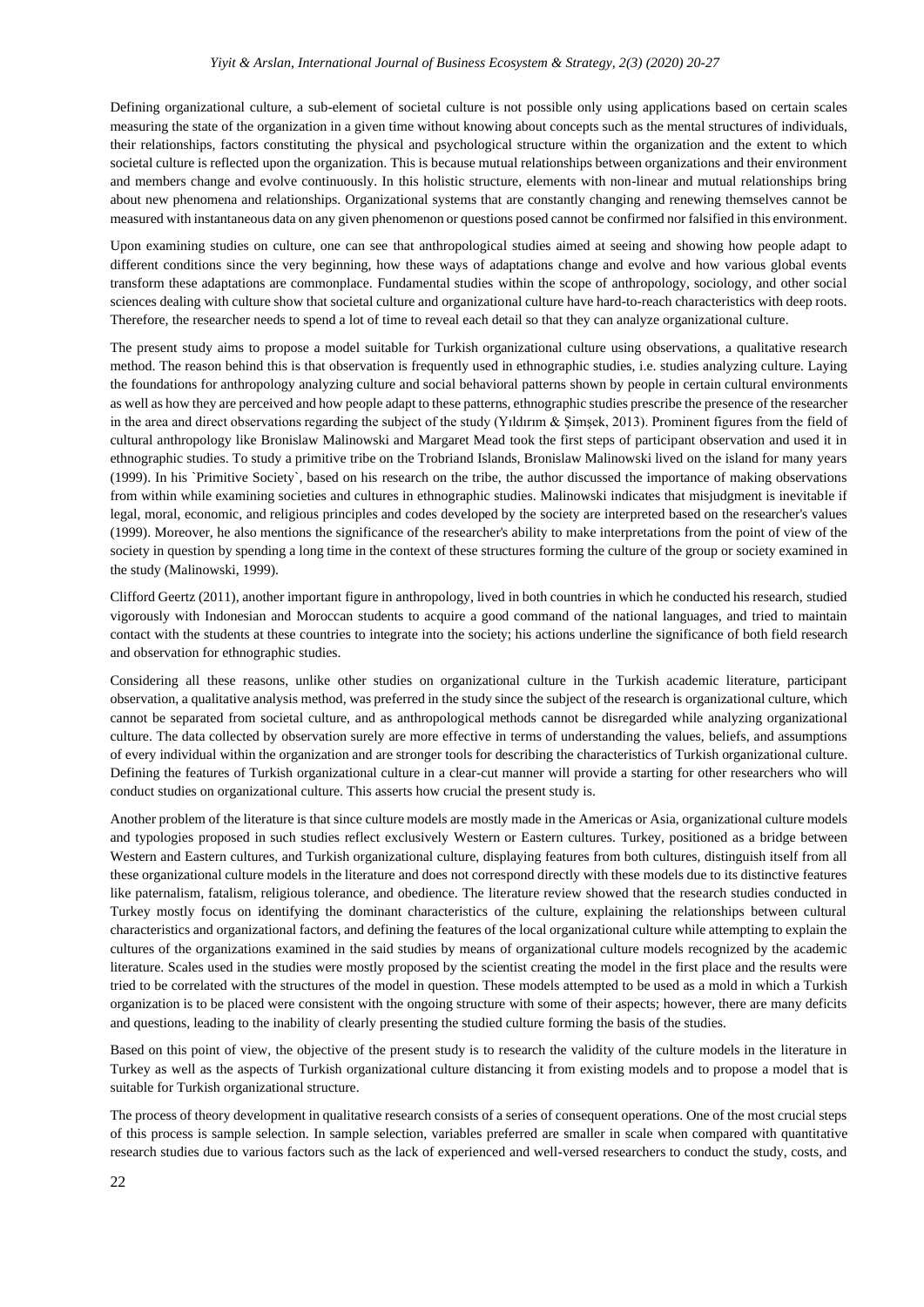time (Kurtuluş, 2010). The sampling model used in qualitative research is called "teleological sampling". Unlike quantitative sampling approaches developed based on probability theory, the main purpose of the teleological sampling model is to collect indepth information regarding the person, event, or situation examined in the study in line with a certain purpose (Özdemir, 2010, p. 327).

Based on this, the present study employs the method of teleological sampling and examines a textile company operating in the Central Anatolian Region of Turkey. The study is comprised of observations made two days a week for seven months. Open or closed-ended questions prepared beforehand were not asked during observations; instead, conversations between employees in their natural settings were analyzed and, if deemed necessary, spontaneous questions were put to learn more about details.

Validity and reliability in qualitative research are about the contentedness of the researcher during the process. The observations made for seven months were adequate to provide sufficient information to analyze the organization in terms of its cultural characteristics. Despite the limitation of movement within the factory and the fact that the research was conducted on certain days of the week (Tuesday and Thursday), the seven-month process of observing break times, lunches, and shuttles within the organization is satisfactory for understanding and analyzing its cultural characteristics in the widest sense as the period includes one religious (Eid al-Adha) and two official holidays (29 October, the Republic Day, and New Year's Day). Furthermore, the detailed reporting of the data as field research findings is a vital factor for ensuring validity.

## **Implications**

Before correlating the cultural structure of the organization ABC with the existing models in the literature, it would be appropriate to state the general characteristics of the organization. The organization in question is a clothing company. Thus, it is possible to talk about two different social classes, namely the production staff and white-collar employees. The atmosphere within the institution, therefore, has different features stemming from these two classes. The relationships between office personnel make use of more formal means. Interdepartmental communication is conducted via e-mail correspondences and telephone calls in a formal language. In the production department, however, relationships are more informal. The employees address one another using the terms of endearment (brother-sister"*abi-abla)*" and prefer face-to-face communication. Although the language used in the production unit is affected by the cultural levels of employees, the relationships within the organization bear the traces of a family-like environment.

It was observed that symbols strengthening culture or increasing the loyalty of employees to their work, managers, and environment were not frequently used. Only a few departments (human resources, foreign trade) makes use of elements reminding of the institution such as logos, emblems, or posters. In fact, apart from a limited number of departments with external connections, HR and wholesale/retailing section, even the furniture is old and not suitable for fulfilling general needs.

In the production unit; no logos, emblems nor posters are visible and the absence of a dress code or uniform among employees is worthy of attention. Logo colors used within the institution are limited; as the colors are rather disturbing tones, they evoke a sense of alienation rather than belonging among employees.

"*…when I saw it for the first time, I was like 'why this yellow', I still hate it, it demotivates you…*"

Physical conditions in the organization are also seen to affect the habits of production workers and office employees. Cold temperatures in some offices, particularly during winter, requires additional efforts for heating. Production workers, on the contrary, have to endure extreme heat. These efforts affect employees in a variety of ways ranging from working habits to clothing. Production employees cannot wear the aprons provided because of the heat and wear items in which they feel comfortable; as for the office employees, they need to make their outfits more informal to protect themselves from the cold temperatures.

"…*what kind of a job is this, I thought working at ABC would require more formal attire. I did not know you worked so closely with production. As high-heel shoes were too distracting while other employees wore slippers, I no longer wear heels*".

Places in which employees spend their breaks are also limited. Employees try to rest and spend time relaxing by sitting on the ground in the yard, beside the machines or by walking around the yard. Office employers alternatively spend time around their desks but both groups of workers have problems regarding the extent to which recreation is provided.

"*Production workers do not pay attention to hygiene. Did you notice that the upper parts of rubbish bins are cut in a triangular shape? Do you know why? Because employees turn the bins around and sit on them. And the reason why benches were removed is that they eat something and leave rubbish behind. Mr. Haluk was enraged upon seeing the filth and yelled at me to remove the benches. So, we had to do it...*".

Another factor that will ensure the strengthening of institutional culture along with unity and solidarity is the organization of ceremonies. There are no ceremonies nor meetings organized by the managers to motivate employees and to encourage socialization in the organization. Celebrating feasts among employees before the actual holiday remains a small-scale ceremony among production workers.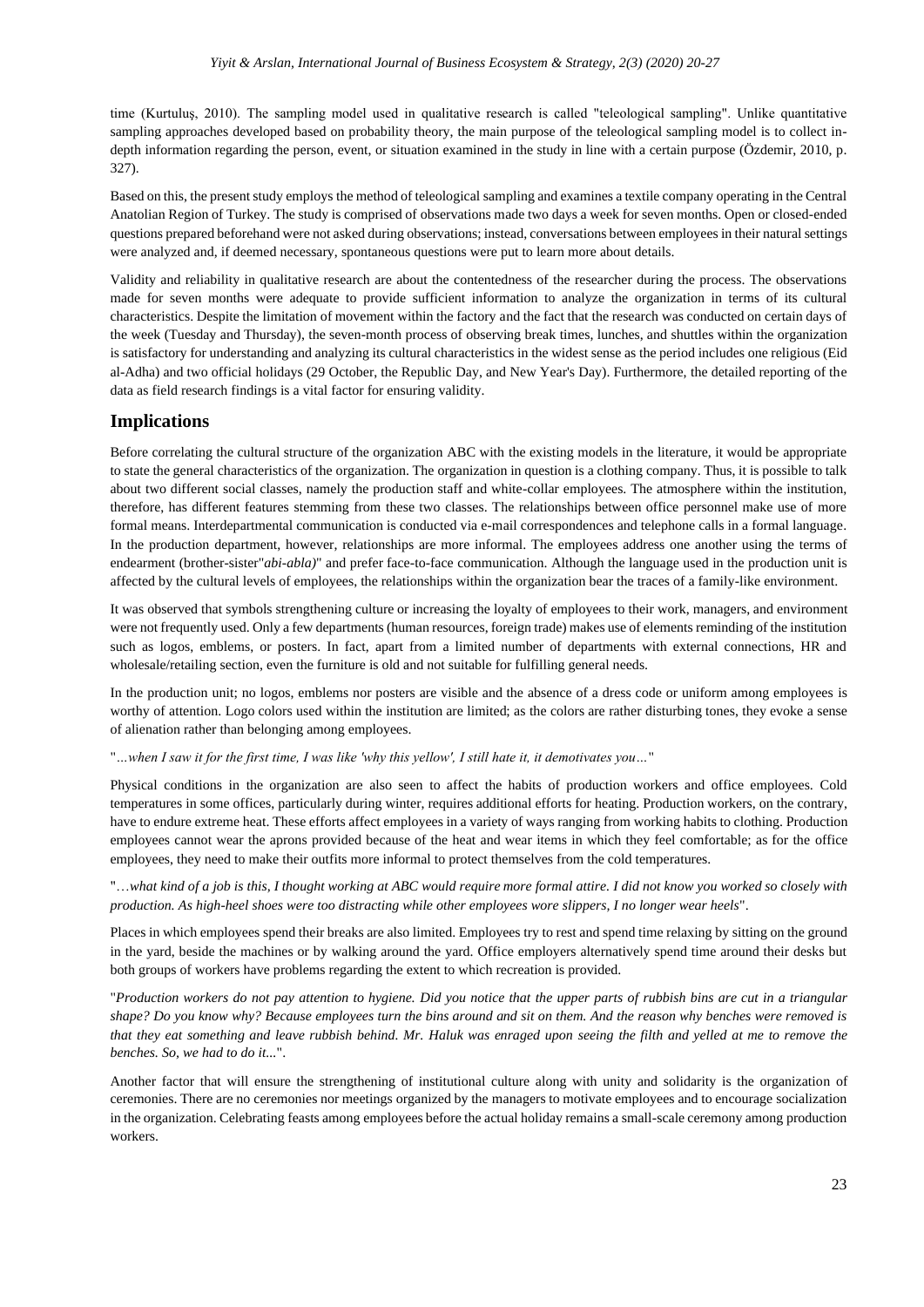"*When I asked Zeynep if there is a ceremony for the holiday, she told me there is not. But the break bell rang 15 minutes earlier than usual, my colleagues did not know the reason why. Meanwhile, Ms. Ayşe and Mr. Akın wished us a happy holiday. The scene we saw when we went down to get on the shuttle surprised Kerem, Zeynep, and Defne as much as it surprised me: The workers were in line, wishing each other happy holidays. I was even more surprised to see that Zeynep and Kerem, working here for a couple of years now, were unaware of this tradition...*"

The managers gather the employees around only to react to some certain social situations during break time and convey messages about unity and solidarity. It is also known that the managers promised a picnic, but this promise was been fulfilled. While no special ceremonies for promotions and retirement were observed, the department in which the researcher was present celebrated a few birthdays; however, such celebrations were not allowed in other departments.

"*There are no meetings, ceremonies, and organizations (like picnics, sports activities, etc.) within the institution to maintain solidarity among employees. Furthermore, the lack of a daycare center is not regarded as a problem even though the majority of employees are women. A picnic was promised years ago, even little flags were supposed to be distributed. But this promise has not been fulfilled for years...*"

As far as institutional values are concerned, the presence of problems in superior-subordinate relations, the expectation of obedience from employees regardless of working conditions, and the constant emphasis on production show that organizational values focus on financial factors.

"*In another conversation, Özge told me that the word for overcoat was misspelled in many instances, from product cards to labels. When I suggested going to the origin of the mistake to solve the problem, she said that there was nobody to deal with it, that it was not worth the effort, and that this place is another world of its own*"*.*

Even though implemented recently, the open-door policy accepted in many departments is an indication that the importance of communication is understood. Particularly, the use of the term of endearment "*abi*" while talking about the factory owners shows that family values are foregrounded, and an atmosphere of amity and respect is desired. The timely and exact payment of salaries, food supplies distributed during Ramadan, and suits gifted on feasts cement these values and play a role in the development of organizational culture.

"*I do not think that if I had the chance to speak to the factory manager (mentions him as Haluk Abi), he would not refuse me... I was dismissed in 2008 because of the crisis. Maybe if I had come back 1-2 months later they would have hired me back, but they did not at that time... There is also a shuttle, which is also important... One day, I was completely broke. In fact, we saw each other during the funeral of a former employee... I also expressed my gratitude to Mr. Ali as he paid me. Even though they expect performance and certain figures, I want to come back... Getting paid on time regularly is important...*"

Apart from all these features, there are also different characteristics observed within the institution. The first one is the existence of paternalistic behavior. Even though paternalism is mostly seen in Asia, the feudal structure and patriarchal features of the former Ottoman state allows paternalism to be observed in Turkey as well. Managers regarding employees as their owners, their attempts to be present during their special occasions such as weddings or funerals, and employees refraining from their managers and showing obedience mixed with fear demonstrates the paternalistic structure of the organization.

At the same time; employees using terms of familial endearment while talking about managers contributes to a structure in which they do not find it strange when managers make decisions about their personal lives in addition to work lives in a voluntary relationship and, thus, adhere to their decisions. However, it should be noted that this structure is based on fear. It is possible to claim that the major reason behind refraining from the employer is the thought of being unemployed. When employees disobey the employer, they are "banished" to different departments within the organization, assigned to places in which they do not want to work, or even dismissed.

#### "*...Me: Maybe my presence might affect your working conditions.*

*M: No, whatever you say, they will not do it. When the problems are communicated to the management, 'we' will be the responsible ones. We had previously said that we were not able to discuss our problems with the upper management, that we had communication issues, but they did not care. People can exaggerate a lot here. In that case, you can find yourself driven to another department or dismissed without compensation*"

"*The people state that they do not want to talk about this, they are quite nervous, even checking their surroundings all the time.*"

*"Now, if Mr. Ali comes by while I am writing a work e-mail and I greet him later than usual or do not see him, I am blamed for watching TV (TV: laptop)... And Internet access is limited here... Whenever he comes, everyone rushes to pay their respects and kiss his hand. Everyone tries to butter him up, and that is what the bosses like... Whoever compliments them the most is promoted to the highest post..."*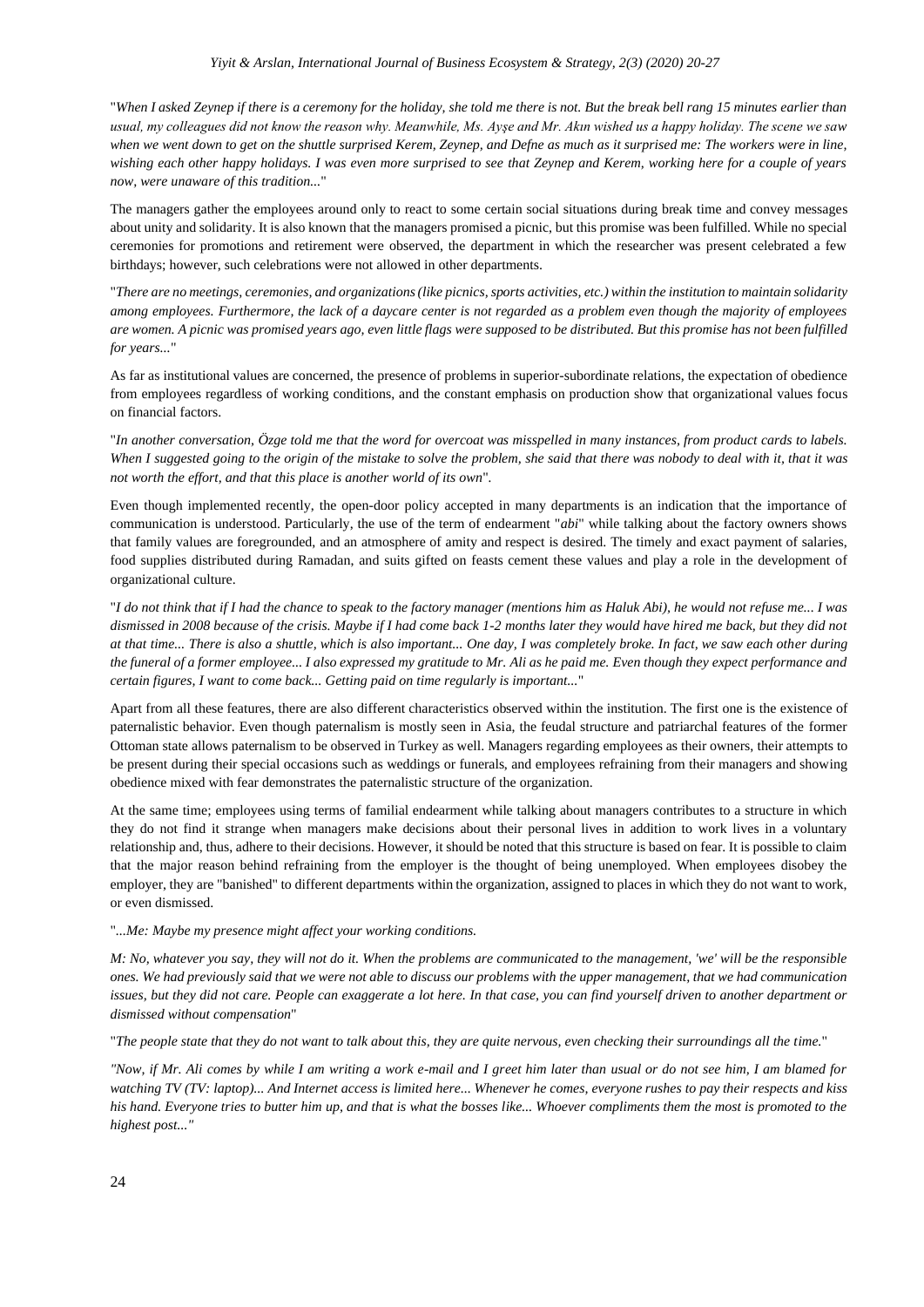Although the reason for the fear, the source of paternalism, ought to be the respect for elders or parents, the case is different in the organization. While relationships among parties help with the exchange of financial, social, and other resources, the employees are expected to be the party making sacrifices. Therefore, unlike the "kind-but-firm" aspect of paternalism observed in Eastern societies, it is closer to the "seemingly gracious dictatorship" seen in Western societies. This might be explained with Turkey being located on a transition point between Eastern and Western cultures and having various characteristics of both cultures. This feature, reflected by societal culture, shows that during economic and technological development, paternalism has turned into a structure in which a materialist ideology became dominant and has not been preserved as it has been in Eastern societies.

Furthermore, the high-power distance is expected to be observed within the institution as it lays the foundation for paternalism associated with the avoidance of ambiguity.

The factor of fear within the institution is another attention-worthy element apart from paternalism. The anti-democratic structure developed within the organization is one of the underlying reasons behind the fear.

"*No, people are not valued here. But think of it, if [the manager] organized meetings, showed that they care about their employees, the employees would be more motivated, everyone would be happier... They would be more loyal...*"

"*Here, we only worry about today and the future because of the fear...*"

Starting from the moment of hiring, the positions of employees within the company are definitely not based on merit. Whoever has more influential connections or gets along with their superior better has a better chance of getting promotions and higher salaries. Those without these connections cannot say anything about this situation.

"*...most of the managers do not belong in their places. They start as managers just because they are either from the same village with or related to someone influential...*" This leads to conflicts between the employees and the manager.

"*The greatest problem is this: The manager knows next to nothing about the job and tries to justify his position by yelling like there*  is a mistake even though there is not... For example, when the number of cloth batches was calculated to be insufficient, I reported *my superior about the issue only to be reprimanded. They said 'Now, will I be the one calling Şişli and ask for more batches?'*".

"…*they assigned an engineer to help me, they do whatever I say, but this is not the task for an engineer…*".

Likewise; employees not being assigned to tasks suitable for their professional qualifications, the lack of emphasis on experience and specialization, and the prevention of personal development of employees contribute to the fear among employees. This is because when employees ask to pursue a master's degree to develop their potentials but then are fended off with responses like "sure, but we will cut your wages", they are rendered unable to ask for permission for a second time due to the fear of losing their jobs, let alone not being able to start a master's degree.

#### "*To attend master's courses, you need to accept that there will be cuts from your salary, not to mention doubled workload. Talk about the support for education, huh!*".

Another reason behind the fear is the lack of motivation techniques or the demotivation of employees. The list of production numbers marked with red by the factory manager when the numbers are insufficient, the group pressure in case of overproduction and the head worker constantly forcing workers to produce more stimulates fear among the employees.

"*There are a couple of clothing factories here, one of them is said to be on the brink of bankruptcy... Especially the tailors need this place... Everyone is so worried about performance and this leads to more mistakes. As a mistake affects everyone, everyone yells at one another... Head workers are rude to their subordinates. You are only human, your performance might accidentally be lower from time, but no, you get a red marked list right away... They always want us to do more. But we are only human, how long can this last? They want us to act like robots or machines...*"

The expectation of achieving more in a short time, time pressure, inadequate physical working conditions, and the lack of job security are also quite common within the organization. Additionally; the vagueness of professional roles, low support from the management, performance standards that are always expected to rise, the weakness of relationships between superiors and subordinates as well as among colleagues leads to the emergence of intimidation as a stress factor to the cultural structure.

"*…Those working in production can only use the restrooms with the permission of the head workers, and that time is cut from their wages... Everyone here is waiting for the time for compensation, nobody in their right mind would stay here for another minute... Whenever you resist something and said something about it, then that is it, you are fired... Recently, they wanted to change the line of an employee of 18 years, they had already received the compensation. They resisted it, and they were shown the door. As a result, they just left... Actually, I cannot stand this either, but I have a mortgage, I need to support the education of my children, my wife also needs to work... When one employee performs better, they get a reaction from others on the production line, they try to act at the same pace...*"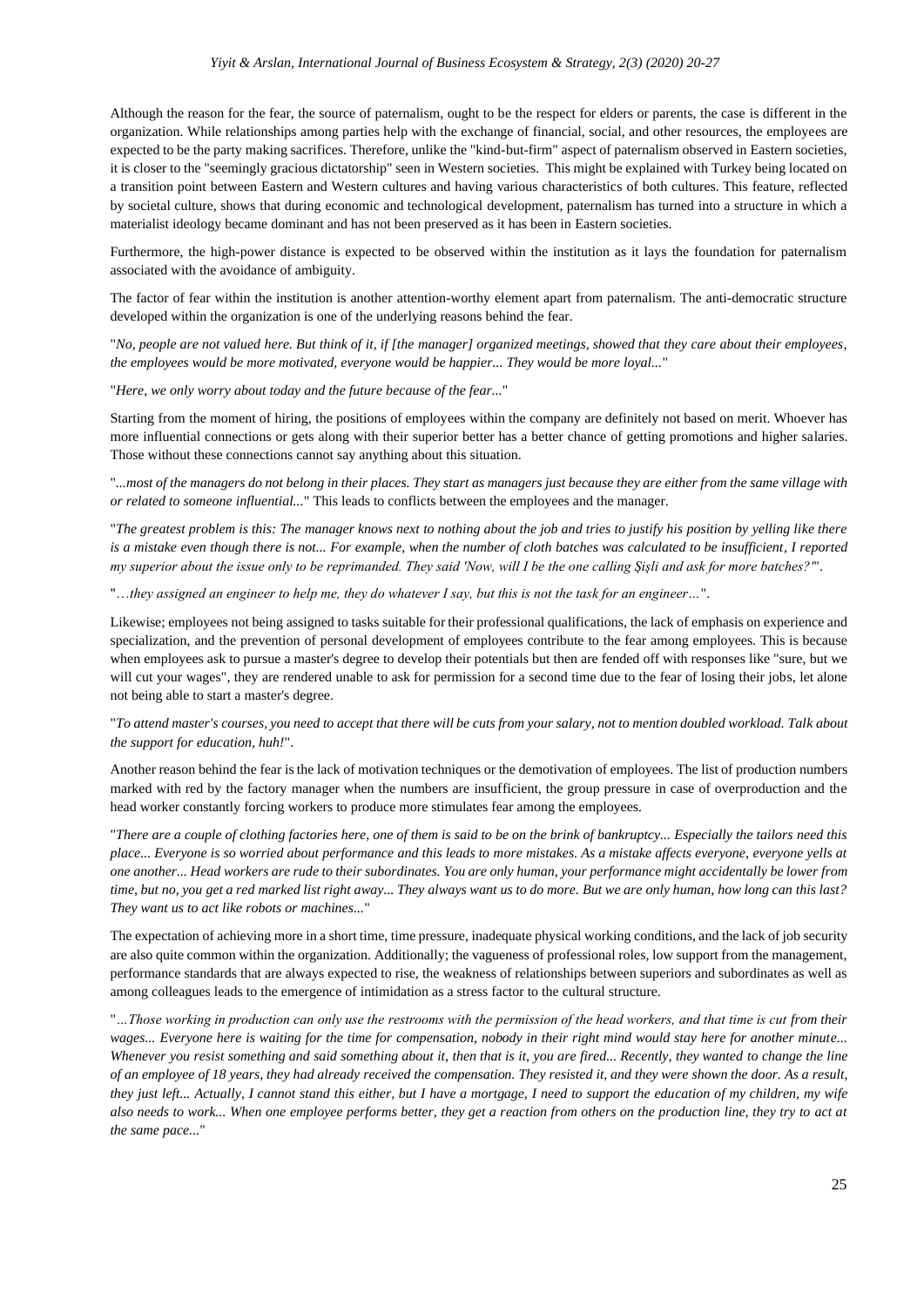In particular, the weakness of relationships between subordinates and superiors as well as among colleagues leads to problems in interpersonal communication and eradicates the environment of trust. One reason for this is the existence of a large gossip network within the organization. The "gossip culture" within the organization was frequently observed by the researcher. Warnings about gossip such as "If you do not want something to be heard, make sure you say that while telling it to someone" or the accusations of being within the gossip network like "I do not want the guys downstairs to know about my situation" clearly demonstrates this gossip culture.

The problems arising from gossip and the atmosphere of fear within the organization force employees into silence. Something said uncarefully can be spread to the entire factory by word of mouth and, even worse, when the word reaches employers, this causes even greater problems.

"…*Something I say can always be exaggerated. [The managers] make decisions based on rumors and not on facts... I ran into a friend who used to work in production and now works at a different place. I asked how they were. They said that they were quite relieved because they had feared not being able to find a new job once they left Y. That is true. I am also here for my family and my child, and if I did not have the debt... Like many employees here, I also fear not being able to find a job (potential offers would be blocked) if I leave this place. This is the aim...*"

The silence is prevalent not only in interpersonal relationships but also in relationships between subordinates and superiors. Anyone stating an opinion about anything being branded as "know-it-alls" or being reprimanded by the managers, along with other factors, gradually pushes employees into silence.

"*I think today was the most enjoyable day here. Mr. Ali brought two kittens to the factory from home. They were at the cafeteria until a place was found for them. Janitors, Ms. Ayşe, Mr. Akın, Ms. Tuana, and the social services manager had quite fun with the kittens, they took photos and even shared them on their social media. And when I said that the cats were adorable, but the cafeteria was not the right place, they gave me strange looks... When I told Özge about that, she said:* '*They surely thought that you are a know-it-all… When someone warns or states that a problem/situation must be resolved or fixed, they think that they talk a lot and incite others… Whatever the reason, even though it would help them, it is better not to talk'*".

Another factor observed within the organization is the tendency of over-saving. Some departments using yogurt buckets as rubbish bins, the insufficiency of physical conditions within the organization, and the manager wanting to make a tablet case out of a notebook binding can be given as examples. Besides, the employees acting shy when stating important needs such as stationery supplies or water and the attendant asked them why they ran out of these supplies so quickly are indicators of a culture oriented towards oversaving.

"*The storage section is one of the coldest places. A friend who worked close to the storage for a while: we asked for additional heaters several times. But no heater was sent. Then, a client visiting our office saw the situation and gifted us a heater. However, it got lost during relocation...*"

"*For example, Mr. Ali changed his modest station wagon with which he said he was content because of the reactions of the people around him*"*.* 

Unlike austerity, a characteristic of Turkish culture, problematic working hours for more production as well as an abusive understanding of productivity among managers aiming maximization with the thought that no new technology or change in physical conditions if the production continues in existing circumstances against those trying to adapt to contemporary conditions with outdated technology is prevalent within the organization. The fact that the managers change their cars due to reactions from others shows signs of austerity in terms of their perceptions of luxury or wealth, but this disappears as the generation changes.

#### **Conclusion**

In conclusion, it must be noted that using scale-based methods to analyze organizational culture is not suitable for revealing the organizational culture with every aspect. The results of this seven-month ethnographic study clearly prove this. Only 18 out of 47 factors from the 20 organizational culture models examined in the study were observed within the organizational culture of ABC. Unable to be obtained through means outside ethnographic studies, these factors form the foundations of the organizational culture of ABC.

Revealed through an ethnographic study and laying the foundation of the organizational culture of ABC, these factors can be listed as fear, fear-driven paternalism, pressure, silence, intimidation, ennui, insensitivity, apathy, and gossiping. It is possible to say that an abusive level of productivity is aimed at the organization and an authoritarian understanding of management.

These factors are seen to be reflections of Turkish culture and, as a result, demonstrate themselves in Turkish organizational culture, a sub-branch of Turkish national culture. Although study results cannot be generalized, the organizational culture of this institution operating in the textile sector can be named as "Oppress and Manage-Intimidate and Manage" and it is presented as an example model for Turkish organizational culture.